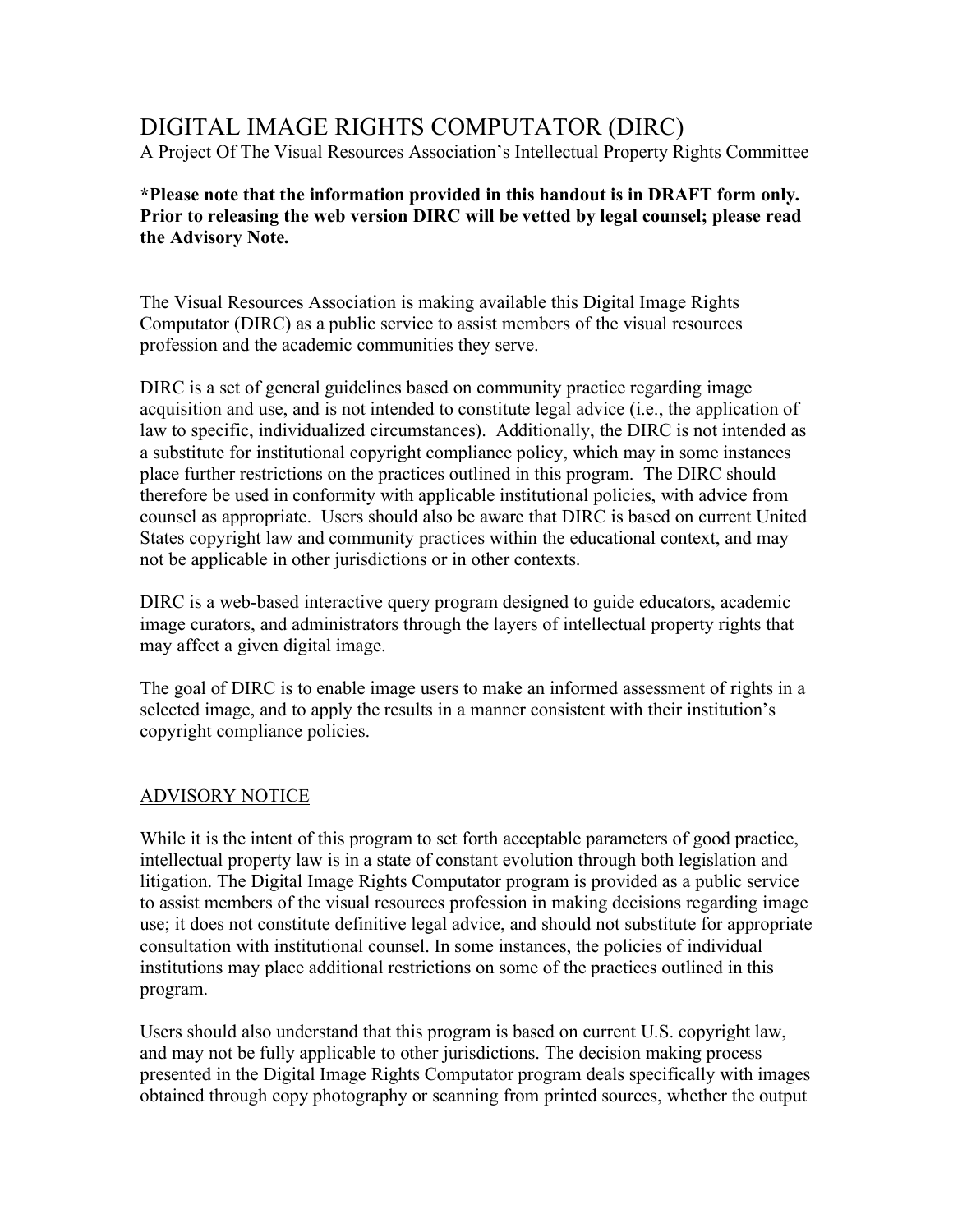is intended to produce analog slides for classroom display, or to produce digital image files for a variety of purposes. The digitizing of purchased commercial slides, or the extended use of digital images obtained under various licensing arrangements, may be further restricted or prohibited altogether by specific contractual terms. Provider contracts, under which a user obtains images only for specific purposes and/or periods of time, may impose additional conditions which limit, or render illegal, various uses otherwise permitted under Fair Use or the right of the Public Domain. Visual resources professionals, and their patrons, should therefore evaluate carefully their ability (and intent) to comply with such restrictions when selecting image sources from among the various available options.

Basic Principles

What is Copyright? How Does Copyright Work?

#### Essential Information and Definitions

What is the "Bundle of Rights" in a Copyright? When Does Copyright Protection Begin? How Long Does Copyright Protection Last? What is the Public Domain? What is Fair Use? What are Derivative Works? What is an "Underlying Work"? What is a Photographic Reproduction? What is a Photographic Documentation? What is a Photographic Interpretation?

Clicking on each of the links above will take the user to a web page.

## How to Use DIRC

The DIRC program functions through a series of query pages, each of which requires the user to provide input about one aspect of a given image's rights profile. Each query sequence in the interactive DIRC program will guide the user through a series of questions that will assess five variables:

- The copyright status of the underlying work represented in the image.
- The copyright status of the photographic reproduction.
- The specific source of the image.
- Any terms of use or contractual agreements that may govern the uses of the image.
- The intended use(s) of the image.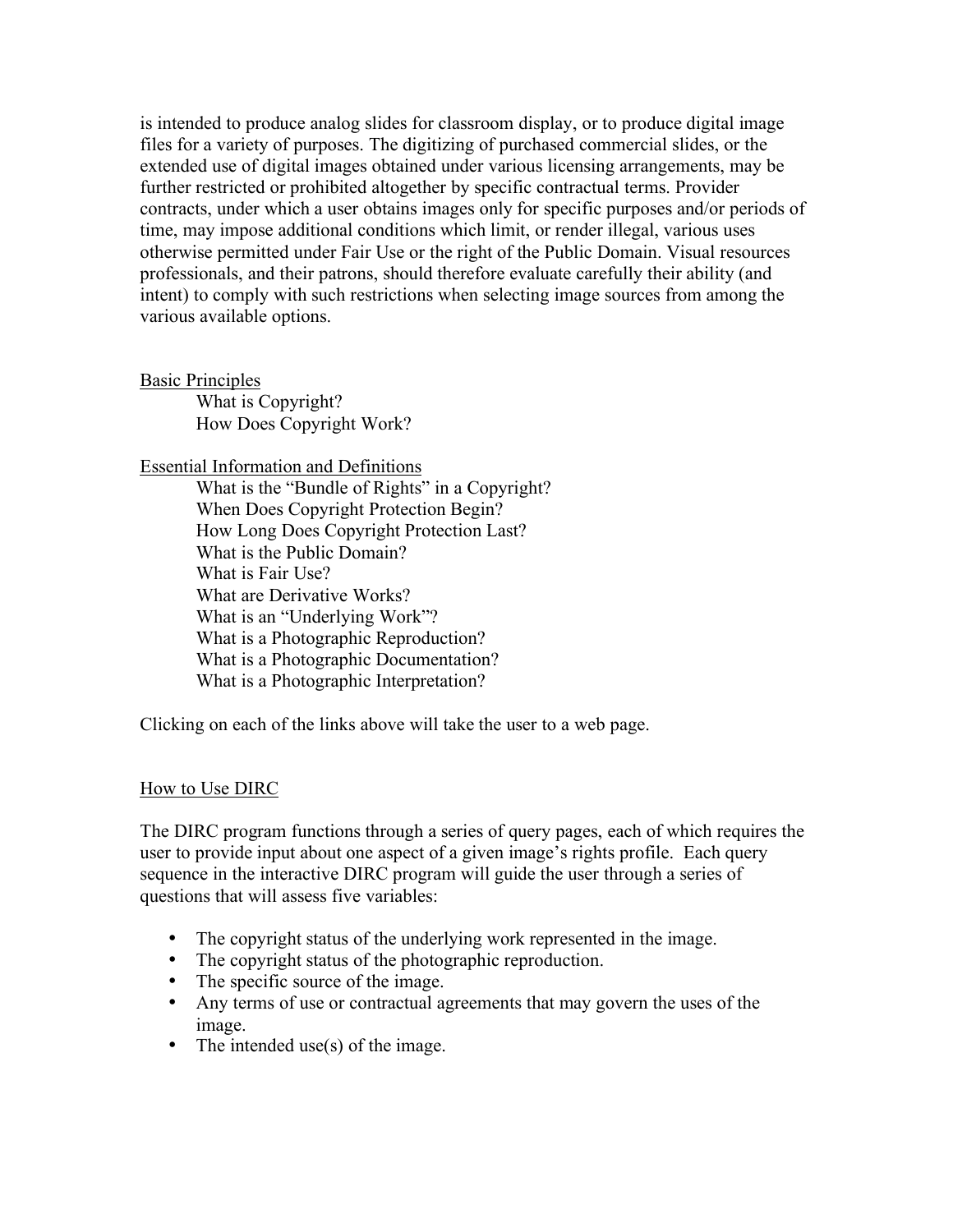Each page will prompt you to answer a question about the image you are assessing. Some questions require you to make a "YES" or "NO" response. Other questions provide a wide range of responses, from which you should select the most appropriate. While DIRC is designed to allow only one response per question, you may return to the previous query level by clicking on the "back" button if you wish to enter a difference response without having to start the entire query sequence over again.

Each query sequence concludes by directing the user to a highlighted portion of a colorcoded grid that indicates an image's intellectual property right status.

# Level 1: The Copyright Status of the Underlying Work

## Question:

Is the underlying work (the subject of this photographic reproduction) copyrightable?

Yes No

Reminders will help you answer the question.

• Works published prior to 1923 have reverted to the public domain status so most historic works of art are not subject to copyright in the US.

Live links located below the response buttons offer additional information resources for the user who may be uncertain how to answer.

• Each query level after the first one will begin with a summary of the user's previous decisions, followed by a new question to answer.

## Level 2: Copyright Status of This Photographic Reproduction

## Question:

Is the underlying work (the subject of this photographic reproduction) currently protected by copyright?

Yes No

Reminder: To be eligible for copyright protection as a unique derivative work, a photograph must manifest a significant and discernable degree of uniqueness or original creative contenct sufficient to distinguish it from other photographs of the same underlying work.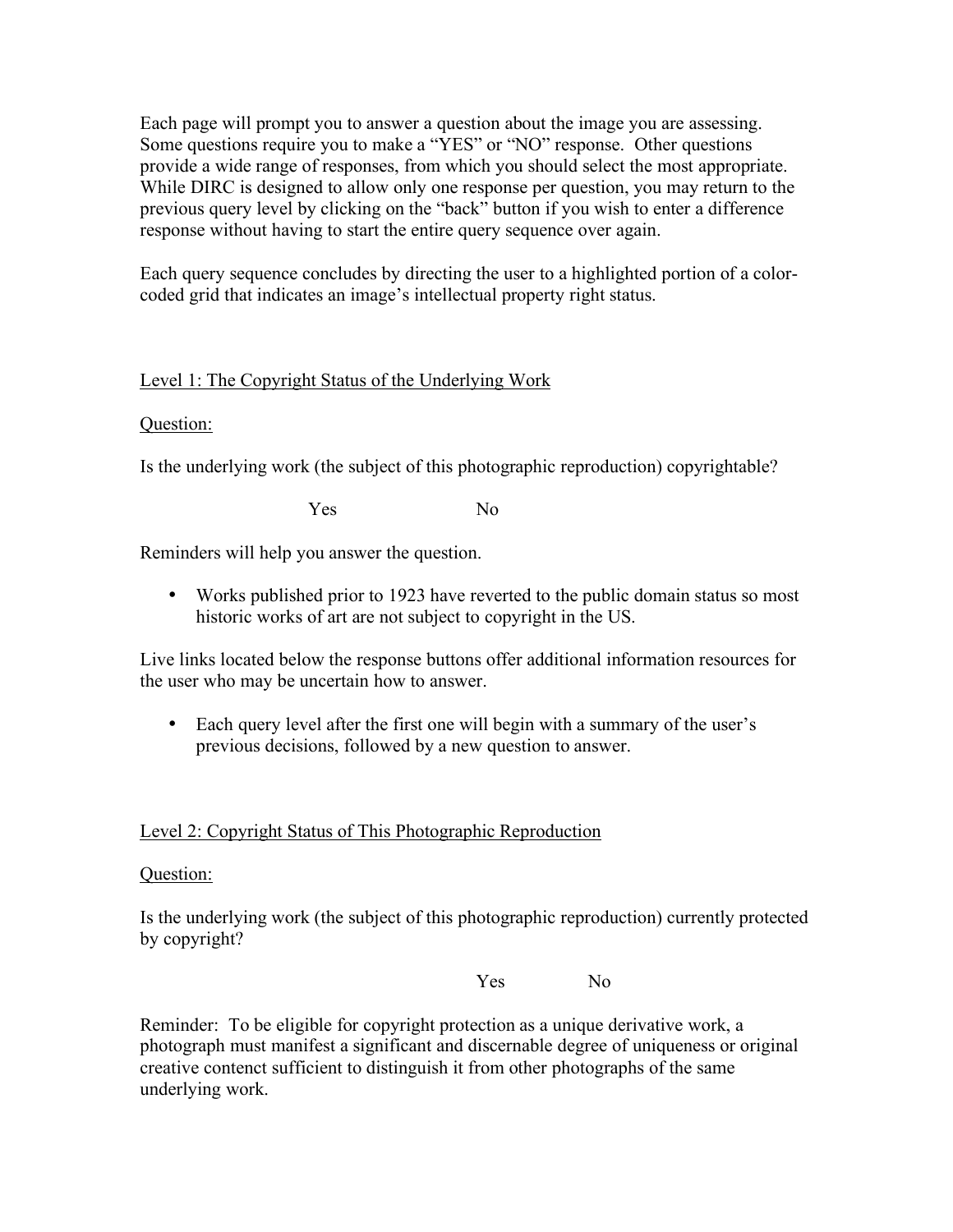Level 3: Source of This Image

Question:

Is a photographic reproduction of this work readily available from a provider as a commercial slide or licensed digital image?

Yes No

Check one of the boxes below.

- Digital image purchased or licensed from provider.
- Digital scan of slide purchased from provider.
- Digital image obtained by scanning or copy stand photography from a published source.
- Digital image of unknown provenance.
- Original digital image, or copy, to which you hold documented use rights.
- Original digital image, or copy, to which you do not specifically hold documented use rights.

A Reminder will help you answer the above question

Resource links and references to help answer the question.

Level 4: Alternative Sources for Same or Similar Image

Summary of previous decisions (will change with answer)

Question:

Is an equivalent digital image of this work readily available for purchase or licensing?

Yes No

Here is a recommended action to help you answer the question:

• Review the definition of "Fair Use" below and access the four Fair Use factors as they apply to this particular image.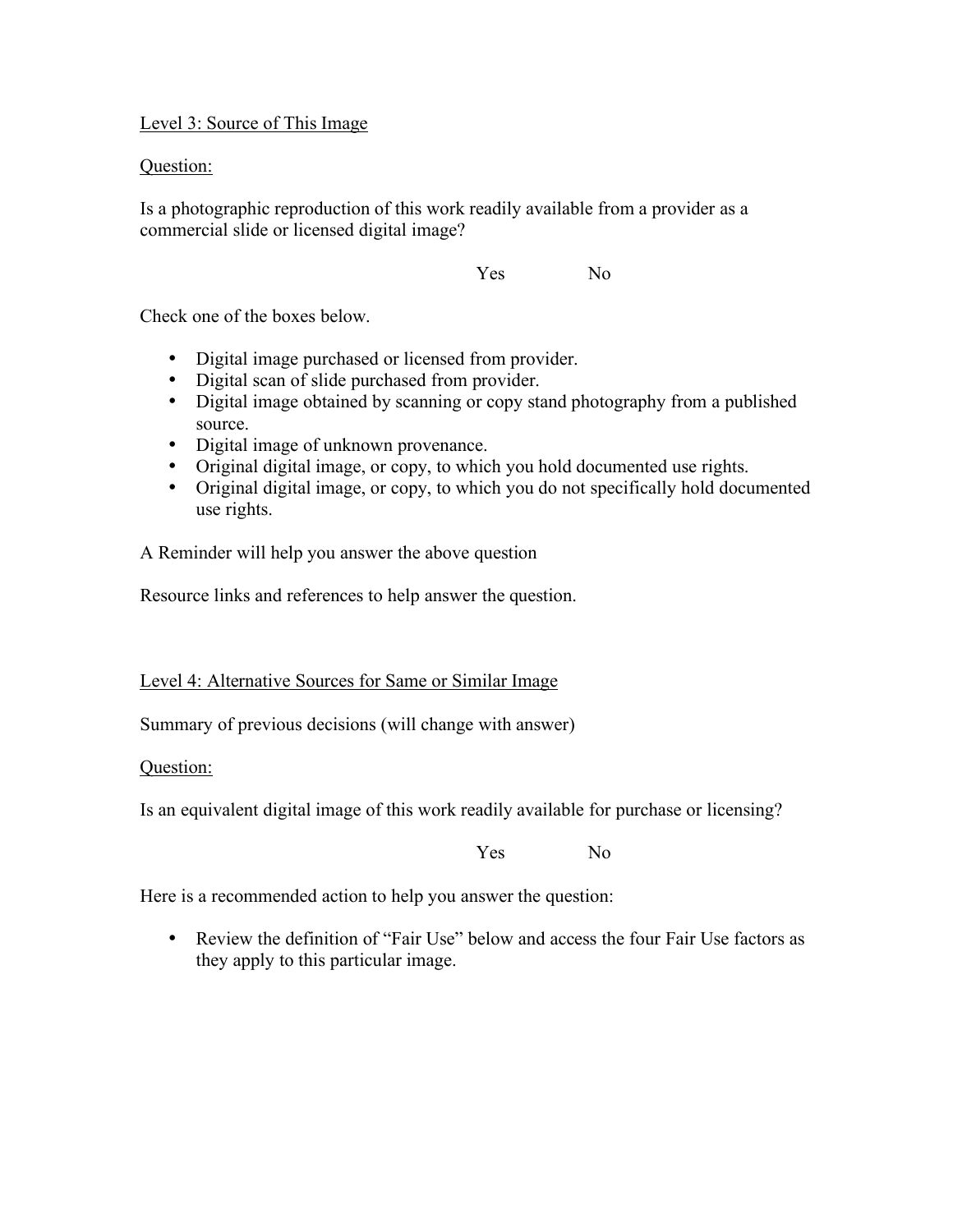#### Level 5: Intended Use of This Image

The fifth and final query level asks the user to detail the intended use of the image under assessment. The specific use one selects will complete the query sequence by taking the user to the results page that is in the form of a color-coded chart showing where your proposed use falls in regard to the image's rights profile that you have established.

The color-coded chart will indicate the classification of the person using the image (faculty, library/visual resources, or student).

An image of a two-dimensional work in the public domain, acquired without contractual restrictions, can be used for any desired purpose. Access to it does not need to be protected and that is indicated by the bold green "go" color.

But images, even of works in the public domain, acquired under terms that restrict their use must be used only in conformity with the terms of your purchase or licensing agreement. This is indicated by the "caution" color. A commercial contract your institution may have entered into with an image vendor can actually trump fair use or your public domain rights.

In regard to other potential uses, the user will be alerted by a glowing red light to STOP before proceeding, and to seek prior permission from the rights holder BEFORE engaging in possibly infringing actions.

## Example 1:

Mona Lisa (Image obtained by scanning or copy stand photography)

- No copyright in underlying work
- No copyright in photographic reproduction

But you are NOT in violation of the law if instead of purchasing a vendor image of this work you acquire it by alternate means, exercising your public domain rights.

## Example 2:

Mona Lisa (In-house digital scan of a vendor image; use is restricted by your purchase agreement)

- No copyright in underlying work
- Copyright in photographic reproduction

You ARE in violation of the law if you agree as a condition of purchase not to digitize a slide, for instance, and then later go ahead and do it anyway.